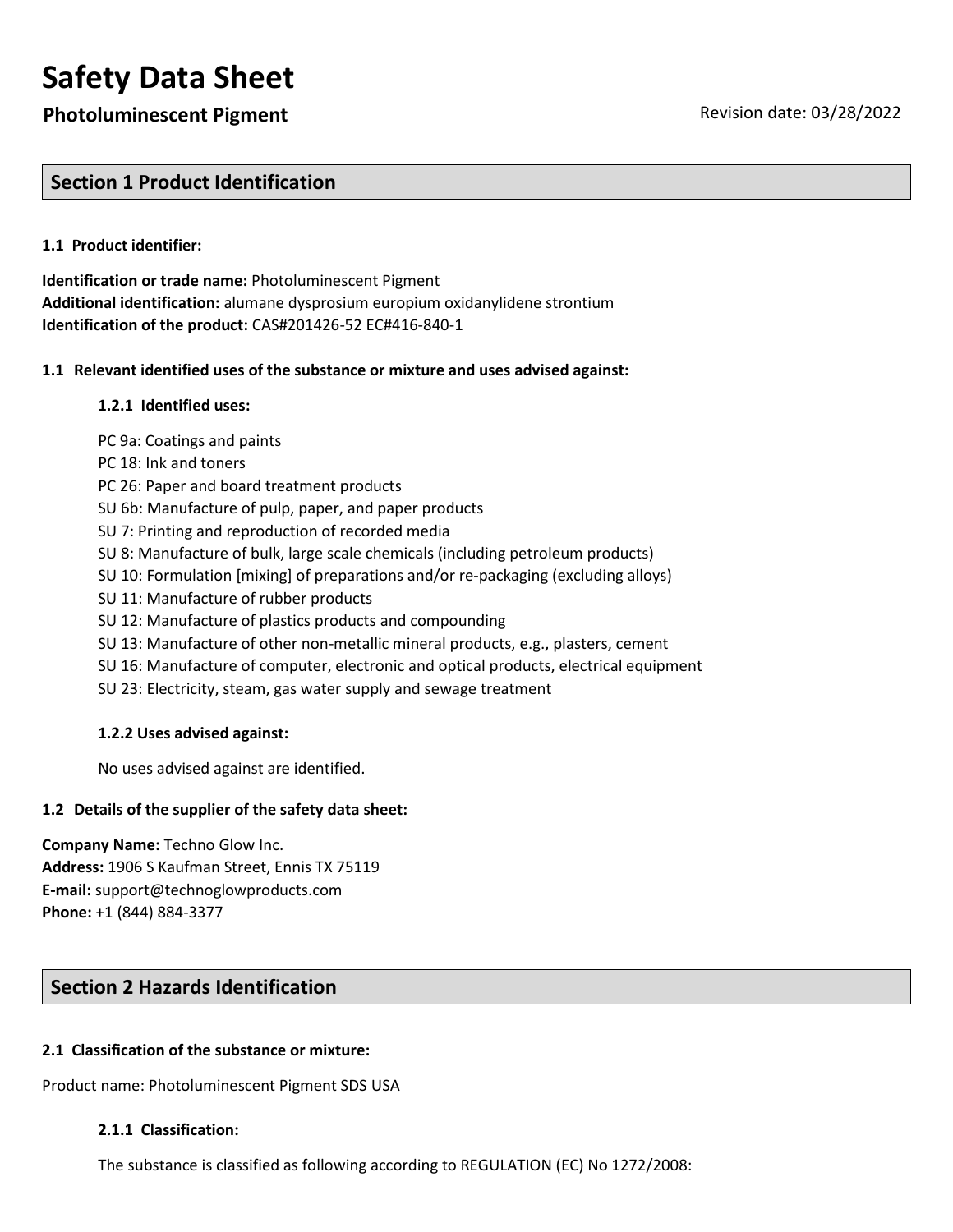| <b>REGULATION (EC) No 1272/2008</b> |                  |
|-------------------------------------|------------------|
| Hazard classes/Hazard categories    | Hazard statement |
| <b>Aquatic Chronic 2</b>            | H411             |

*For full text of H- phrases: see section 2.2.*

### **2.2 Label elements:**

| <b>Hazard Pictograms:</b>       | Aquatic                                                                  |
|---------------------------------|--------------------------------------------------------------------------|
| Signal Word(s):                 | No signal word is used                                                   |
| <b>Hazard Statement:</b>        | H411: Toxic to aquatic life with long lasting effects                    |
| <b>Precautionary statement:</b> | P273: Avoid release to the environment                                   |
|                                 | P391: Collect spillage                                                   |
|                                 | P501: Dispose of contents/container in accordance with local regulations |

### **2.3 Other hazards:**

PBT assessment does not apply.

# **Section 3 Composition Information on Ingredients**

### **Substance/Mixture:** Substance

### **Ingredient(s):**

| <b>Chemical Name</b>        | <b>Registration No.</b> | CAS No.     | EC No.    | Concentration |
|-----------------------------|-------------------------|-------------|-----------|---------------|
| alumane dysprosium europium | 01-xxxxxxxx-xx-xxxx     | 201426-52-0 | 416-840-1 | >99%          |
| oxidanylidene strontium     |                         |             |           |               |

# **Section 4 First-Aid Measures**

### **4.1 Description of first aid measures:**

In all cases of doubt, or when symptoms persist, seek medical attention.

**4.1.1 In case of inhalation:**

Remove patient to fresh air. Seek medical attention.

**4.1.2 In case of skin contact:**

Wash affected area with soap and water. If irritation develops seek medical attention.

### **4.1.3 In case of eye contact:**

Wash with plenty of water. Seek medical attention.

### **4.1.4 In case of ingestion:**

Seek medical attention.

## **4.2 Most important symptoms and effects, both acute and delayed:**

The product is not classified as harmful to human health effect.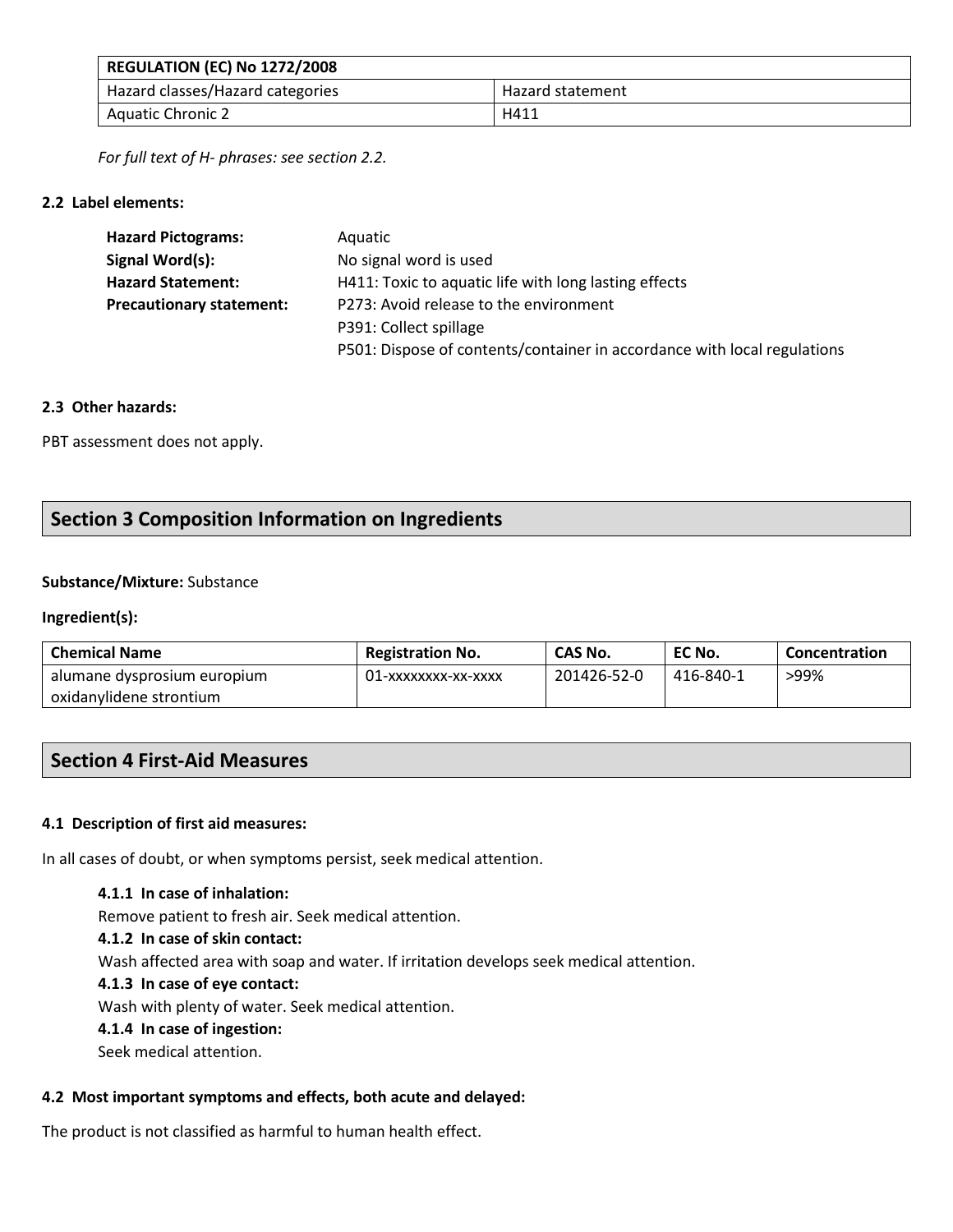### **4.3 Indication of any immediate medical attention and special treatment needed:**

If skin irritation or rash occurs, get medical advice/attention.

## **Section 5 Fire-Fighting Measures**

### **5.1 Extinguishing media:**

**Suitable extinguishing media:** Normal extinguishing agents may be used if the substance is involved in a fire. **Unsuitable extinguishing media:** Not available.

**5.2 Special hazards arising from the substance or mixture:** The substance is a mixture of metal oxides and no products of combustion are expected. However, smoke may contain oxides of aluminum, strontium, dysprosium, and europium.

**5.3 Advice for firefighters:** Self-contained breathing apparatus with full-face mask and full protective clothing (standard wear).

## **Section 6 Accidental Release Measures**

### **6.1 Personal precautions, protective equipment, and emergency procedures:**

**6.1.1 For non-emergency personnel:** Full personal protective equipment should be worn.

**6.1.2 For emergency responders:** Wear an appropriate NIOSH/MSHA approved respirator if dust is generated.

**6.2 Environmental precautions:** Try to prevent the material from entering drains or water courses. Advise authorities if spillage has entered water course or sewer or has contaminated soil or vegetation.

**6.3 Methods and material for containment and cleaning up:** Isolate spill. Avoid dust formation. Sweep up spill or use industrial vacuum fitted with suitable dust filtration system. Dispose of at a landfill site in accordance with local regulations.

**6.4 Reference to other sections:** See Section 7 for information on safe handling. See Section 8 for information on personal protection equipment. See Section 13 for information on disposal.

## **Section 7 Handling and Storage**

### **7.1 Precautions for safe handling:**

**7.1.1 Protective measures:** Rubber gloves, goggles, dust mask and full personal protective clothing should be worn.

**7.1.2 Advice on general occupational hygiene:** Do not eat, drink and smoke in work areas. Wash hands after use. Remove contaminated clothing and protective equipment before entering eating areas.

**7.2 Conditions for safe storage, including any incompatibilities:** Store in tightly sealed containers in a cool, dry, dark place.

**7.3 Specific end use(s):** Not applicable.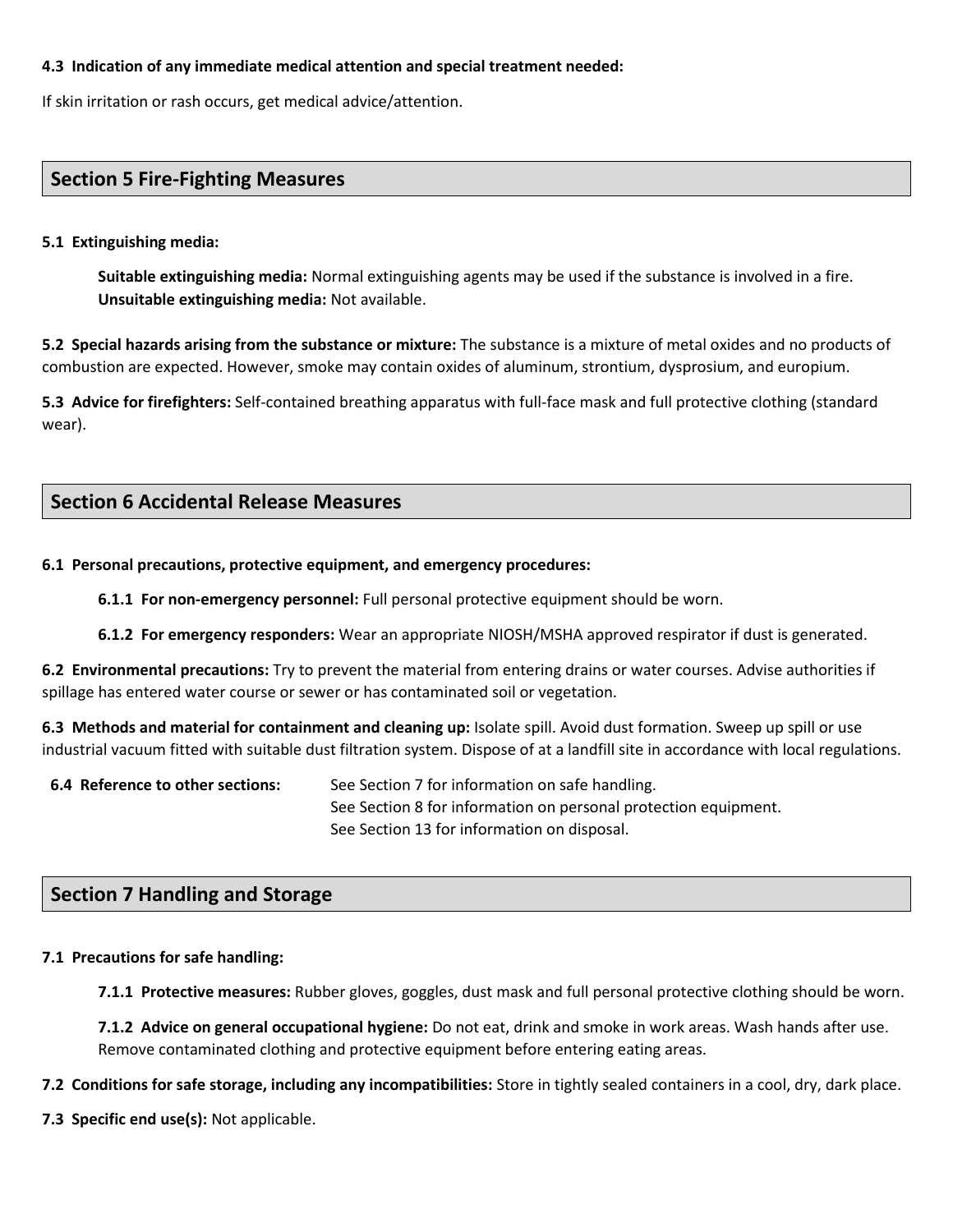# **Section 8 Exposure Controls/Personal Protection**

#### **8.1 Control parameters:**

- **8.1.1 Occupational exposure limits:** Not available.
- **8.1.2 Additional exposure limits under the conditions of use:** Not available.

#### **8.1.3 DNEL/DMEL and PNEC-Values:**

| Hazard for aquatic organisms | Freshwater              | PNEC=0.003 mg/L              |
|------------------------------|-------------------------|------------------------------|
| Hazard for aquatic organisms | Marine water            | PNEC=0 mg/L                  |
| Hazard for aquatic organisms | <b>STP</b>              | PNEC=1 mg/L                  |
| Hazard for aquatic organisms | Sediment (freshwater)   | PNEC=0.015 mg/kg sediment dw |
| Hazard for aquatic organisms | Sediment (marine water) | PNEC=0.002 mg/kg sediment dw |

#### **8.2 Exposure controls:**

**8.2.1 Appropriate engineering controls:** Handle in accordance with good industrial hygiene and safety practice. Wash hands before breaks and at the end of workday.

#### **8.2.2 Individual protection measures, such as personal protective equipment:**

| Eye & face protection:         | Protective eye wear                               |
|--------------------------------|---------------------------------------------------|
| Hand protection:               | Rubber gloves                                     |
| <b>Body protection:</b>        | Safety boots                                      |
| <b>Respiratory protection:</b> | Dust mask                                         |
| <b>Thermal hazards:</b>        | Wear suitable protective clothing to prevent heat |

### **8.2.3 Environmental exposure controls:** Avoid discharge into the environment according to local and federal regulations.

# **Section 9 Physical and Chemical Properties**

#### **9.1 Information on basic physical and chemical properties:**

| Appearance:                          | Powder             |
|--------------------------------------|--------------------|
| Color:                               | Light yellow green |
| Odor:                                | Not available      |
| Odor threshold:                      | Not available      |
| pH:                                  | Not available      |
| Melting point/range (°C):            | $>$ 350 °C         |
| Boiling point/range (°C):            | Not available      |
| Flash point $(°C)$ :                 | Not available      |
| <b>Evaporation rate:</b>             | Not available      |
| Flammability limit - lower (%):      | Not available      |
| Flammability (solid, gas):           | Not available      |
| Ignition temperature (°C):           | Not available      |
| <b>Upper/lower explosive limits:</b> | Not available      |
| Vapor pressure (20°C):               | Not available      |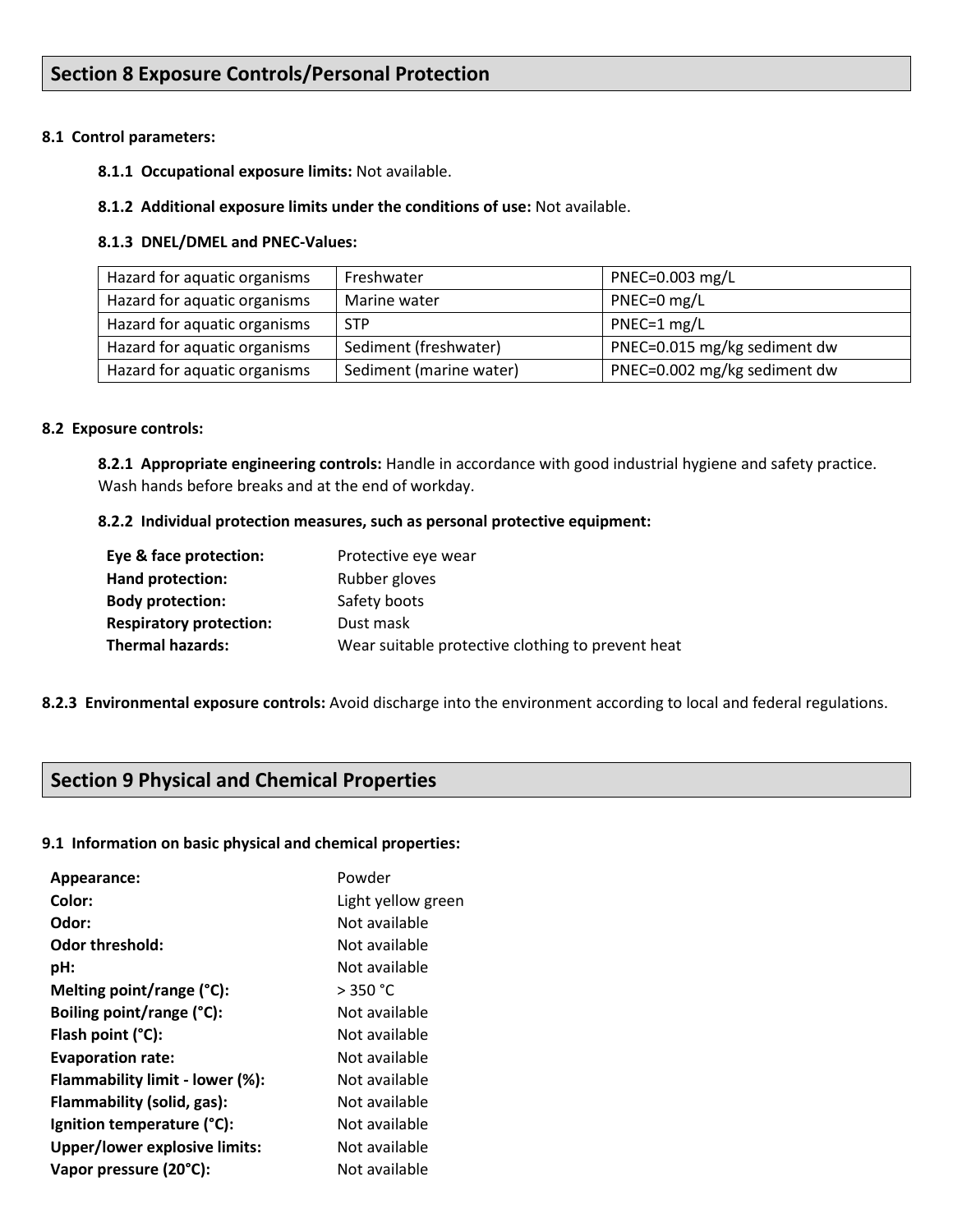| Vapor density:                        | Not available           |
|---------------------------------------|-------------------------|
| <b>Relative density:</b>              | 3.63 (20 $°C$ )         |
| <b>Bulk density:</b>                  | 3.55g/cm3               |
| Water solubility (g/l):               | 300 mg/L (20 °C)        |
| n-Octanol/Water (log Po/w):           | $<$ 0 (20 °C)           |
| <b>Auto-ignition temperature:</b>     | 363-425 °C              |
| Decomposition temperature:            | $>= 220 °C$             |
| Viscosity, dynamic (mPa.s):           | Not available           |
| <b>Explosive properties:</b>          | Not available           |
| <b>Oxidizing properties:</b>          | No oxidizing properties |
| <b>Molecular formula:</b>             | Not available           |
| <b>Molecular weight:</b>              | Not available           |
| 9.2 Other information:                |                         |
| Fat solubility (solvent-oil):         | Not available           |
| <b>Surface tension:</b>               | 69.9 mN/m (25 °C)       |
| Dissociation constant in water (pKa): | Not available           |
| <b>Oxidation-reduction potential:</b> | Not available           |

# **Section 10 Stability and Reactivity**

| 10.1 Reactivity:             | The substance is stable under normal storage and handling conditions.    |
|------------------------------|--------------------------------------------------------------------------|
| 10.2 Chemical stability:     | Stable at room temperature under normal storage and handling conditions. |
| 10.3 Hazardous reactions:    | No dangerous reactions known.                                            |
| 10.4 Conditions to avoid:    | Incompatible materials.                                                  |
| 10.5 Incompatible materials: | Oxidizing agents.                                                        |
| 10.6 Hazardous decomposition | Oxides of aluminum, strontium, dysprosium, and europium                  |
| products:                    |                                                                          |

# **Section 11 Toxicological Information**

# **11.1 Information on toxicological effects:**

### **Acute toxicity:**

| LD50(Oral, Rat):                          | Not available     |
|-------------------------------------------|-------------------|
| LD50(Dermal, Rat):                        | $>$ 2000 mg/kg bw |
| LD50(Dermal, Rat):                        | Not available     |
| <b>Skin corrosion/Irritation:</b>         | Not classified    |
| Serious eye damage/irritation:            | Not classified    |
| <b>Respiratory or skin sensitization:</b> | Not classified    |
| <b>Germ cell mutagenicity:</b>            | Not classified    |
| Carcinogenicity:                          | Not classified    |
| <b>Reproductive toxicity:</b>             | Not classified    |
| <b>STOT-</b> single exposure:             | Not classified    |
| <b>STOT-repeated exposure:</b>            | Not classified    |
| <b>Aspiration hazard:</b>                 | Not classified    |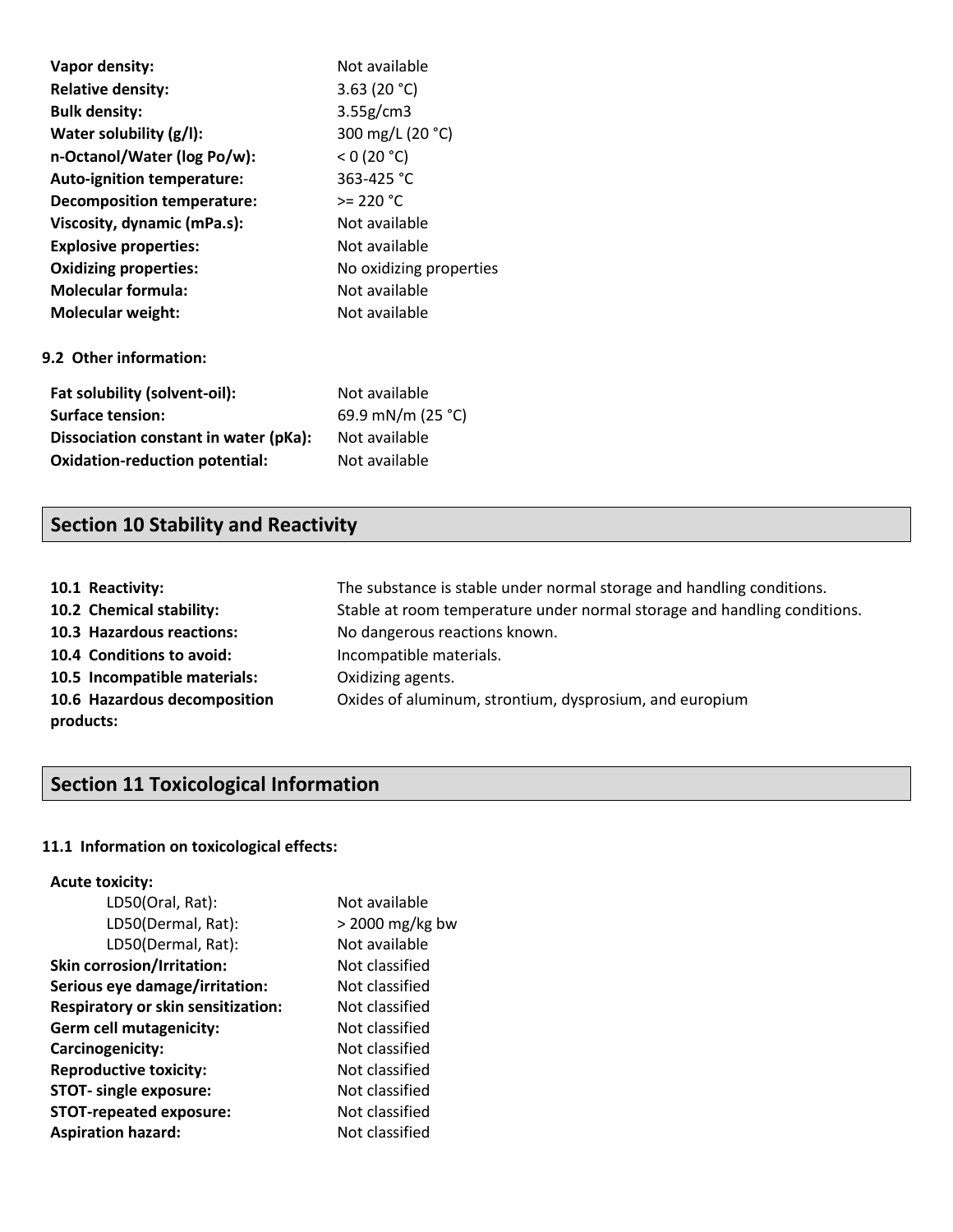# **Section 12 Ecological Information**

**12.1 Toxicity:**

| Acute (short-term) toxicity:             |                                                  |
|------------------------------------------|--------------------------------------------------|
| LC50 (96h, Fish):                        | $6.8$ mg/L                                       |
| EC50 (48h, Crustacea):                   | $13 \text{ mg/L}$                                |
| EC50 (72h, Algae/aquatic plants):        | $29 \text{ mg/L}$                                |
| Chronic (long-term) toxicity:            |                                                  |
| <b>NOEC (Fish):</b>                      | $0.322$ mg/L                                     |
| <b>NOEC</b> (Crustacea):                 | Not available                                    |
| <b>NOEC</b> (Algae/aquatic plants):      | 4.6 mg/L                                         |
| 12.2 Persistence and degradability:      | Not available.                                   |
| 12.3 Bio accumulative potential:         | Not available.                                   |
| 12.4 Mobility in soil:                   | Not available.                                   |
| 12.5 Results of PBT and vPvB assessment: | PBT assessment does not apply.                   |
| 12.6 Other adverse effects:              | Toxic to aquatic life with long lasting effects. |

# **Section 13 Disposal Considerations**

#### **13.1 Waste treatment methods:**

Dispose of in accordance with all applicable local and national regulations. Use recovery/recycling where feasible, otherwise incineration is the recommended method of disposal. Empty containers may contain hazardous residues. Do not cut, puncture, or weld on or near to the container. Labels should not be removed from containers until they have been cleaned. Contaminated containers must not be treated as household waste. Containers should be cleaned by appropriate methods and then re-used or disposed of by landfill or incineration as appropriate. Do not incinerate closed containers.

# **Section 14 Transportation Information**

|                                                                              | Land transport<br>(ADR/RID)                                                                                 | <b>Inland waterways</b><br>(ADN) | Sea transport<br>(IMDG) | Air transport<br>(ICAO/IATA) |
|------------------------------------------------------------------------------|-------------------------------------------------------------------------------------------------------------|----------------------------------|-------------------------|------------------------------|
| UN number                                                                    | 3077                                                                                                        | 3077                             | 3077                    | 3077                         |
| <b>UN Proper shipping name</b>                                               | Environmentally hazardous substance, solid, N.O.S. (alumane dysprosium<br>europium oxidanylidene strontium) |                                  |                         |                              |
| <b>Transport hazard Class(es)</b>                                            | 9                                                                                                           | 9                                | 9                       | 9                            |
| Packing group                                                                | $\mathbf{III}$                                                                                              | Ш                                | Ш                       | Ш                            |
| <b>Environmental hazards</b>                                                 | <b>Yes</b>                                                                                                  | Yes                              | Yes                     | Yes                          |
| <b>Special precautions for user</b>                                          | See section 2.2                                                                                             | See section 2.2                  | See section 2.2         | See section 2.2              |
| <b>Transport in bulk according to Annex II</b><br>of Marpol and the IBC Code | IBC08                                                                                                       | IBC08                            | IBC08                   | IBC08                        |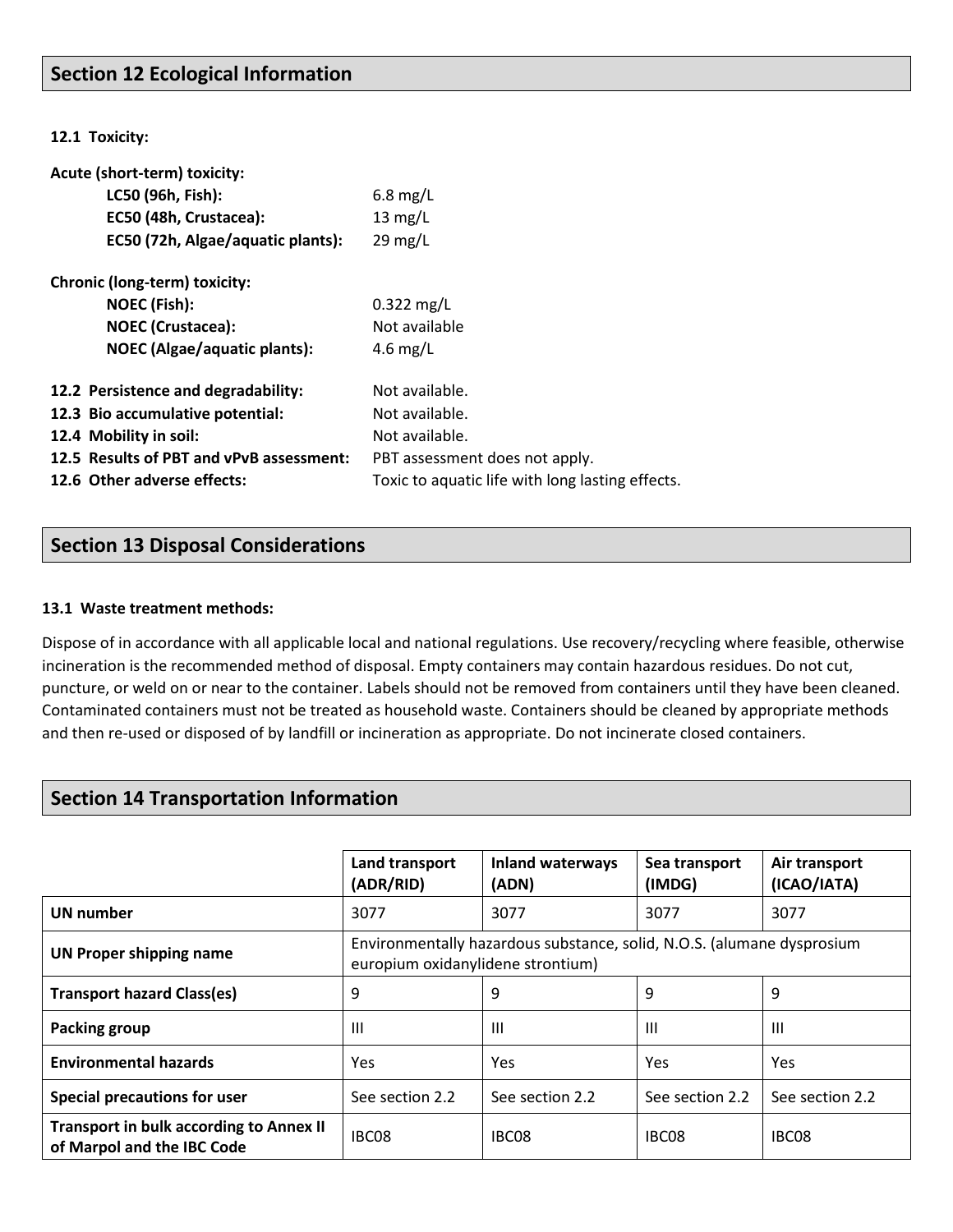# **Section 15 Regulatory Information**

#### **15.1 Safety, health, and environmental regulations/legislation specific for the substance or mixture:**

| <b>Relevant information regarding</b><br>authorization: | Not applicable                                                                                                      |
|---------------------------------------------------------|---------------------------------------------------------------------------------------------------------------------|
| <b>Relevant information regarding</b><br>restriction:   | Not applicable                                                                                                      |
| <b>Other EU regulations:</b>                            | Employment restrictions concerning children must be observed. For use<br>only by technically qualified individuals. |
| <b>Other National regulations:</b>                      | Not applicable                                                                                                      |
| 15.2 Chemical safety assessment:                        | Yes                                                                                                                 |

### **Section 16 Other Information**

#### **16.1 Indication of changes:** Version 1.0 Amended by (EU) 2015/830

#### **16.2 Abbreviations and acronyms:**

ADR: European Agreement concerning the International Carriage of Dangerous Goods by Road RID: Regulation for Rail International Transportation of Dangerous goods ADN: European Agreement concerning the International Carriage of Dangerous Goods by Inland Waterways IMDG: Code International Maritime Dangerous Goods code ICAO: International Civil Aviation Organization IATA: International Air Transport Association LC50: median lethal concentration EC50: The effective concentration of substance that causes 50% of the maximum response. NOEC: No Observed Effect Concentration DNEL: derived no-effect level PNEC: predicted no-effect concentration

### **16.3 Key literature references and sources for data:** ECHA Registered substances data

### **16.4 Classification and procedure used to derive the classification for mixtures according to Regulation (EC) 1272/2008 [CLP]:**

| Classification according to Regulation (EC) No. 1272/2008 |      | Classification procedure |
|-----------------------------------------------------------|------|--------------------------|
| <b>Aquatic Chronic 2</b>                                  | H411 | On basis of test data    |

### **16.5 Relevant H-statements (number and full text):** H411: Toxic to aquatic life with long lasting effects.

**16.6 Training instructions:** Not applicable.

**16.7 Further information:** This information is based upon the present state of our knowledge. This SDS has been compiled and is solely intended for this product.

**16.8 Notice to reader:** Employers should use this information only as a supplement to other information gathered by them and should make independent judgment of suitability of this information to ensure proper use and protect the health and